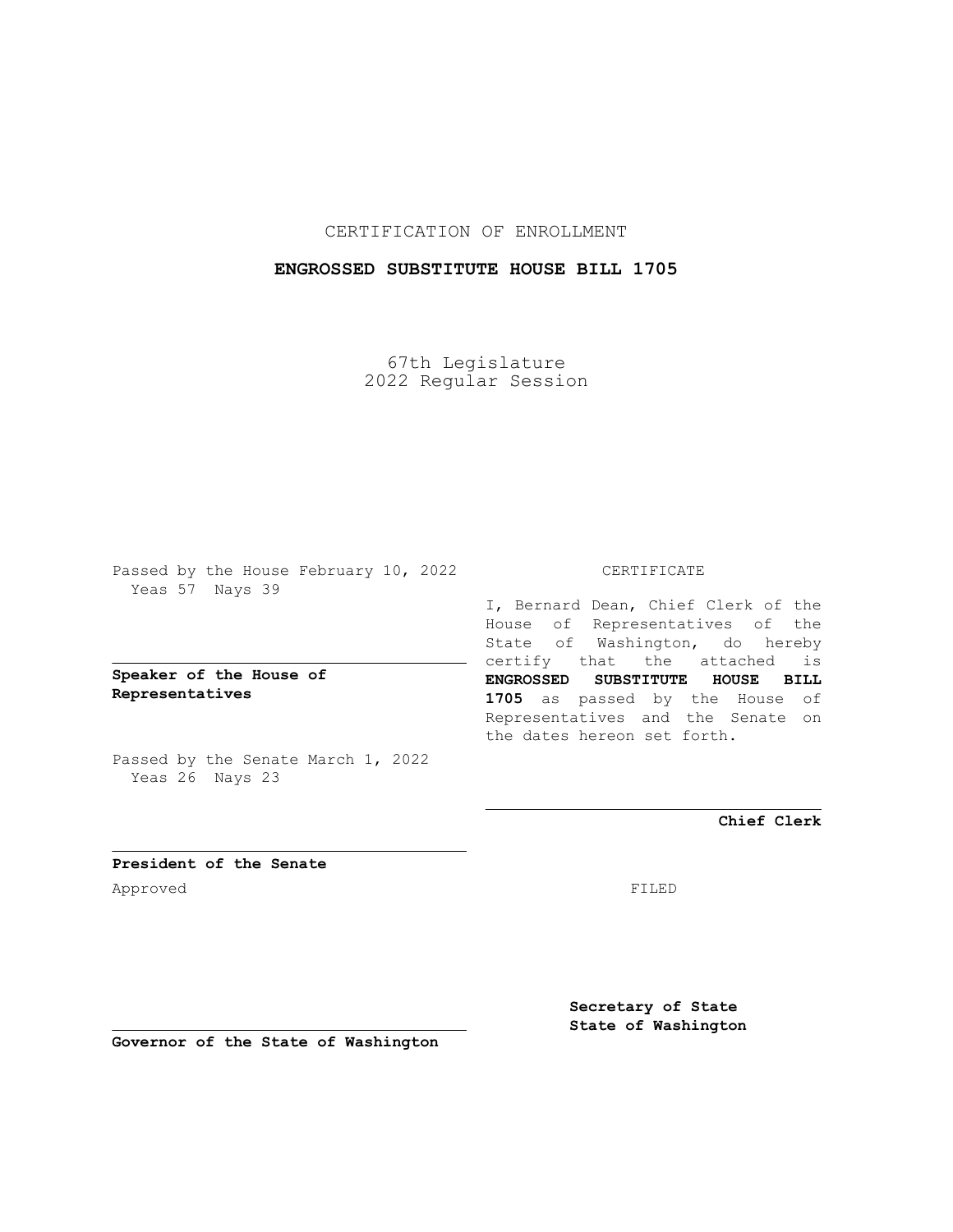#### **ENGROSSED SUBSTITUTE HOUSE BILL 1705**

Passed Legislature - 2022 Regular Session

### **State of Washington 67th Legislature 2022 Regular Session**

**By** House Civil Rights & Judiciary (originally sponsored by Representatives Berry, Valdez, Ryu, Fitzgibbon, Berg, Bateman, Duerr, Walen, Callan, Davis, Taylor, Macri, Peterson, Ramel, Ramos, Santos, Senn, Simmons, Slatter, Bergquist, Tharinger, Pollet, Frame, Harris-Talley, Hackney, and Kloba)

READ FIRST TIME 01/24/22.

 AN ACT Relating to limiting ghost guns, including untraceable firearms and untraceable unfinished frames and receivers that can be used to manufacture or assemble untraceable firearms, with exceptions for licensed federal firearm manufacturers, dealers, and importers, and firearms that have been rendered permanently inoperable, are antiques, or were manufactured before 1968; amending RCW 7.80.120, 9.41.010, 9.41.190, and 43.43.580; adding new sections to chapter 9.41 RCW; prescribing penalties; and providing an effective date.

9 BE IT ENACTED BY THE LEGISLATURE OF THE STATE OF WASHINGTON:

10 **Sec. 1.** RCW 7.80.120 and 2021 c 65 s 8 are each amended to read as follows:11

12 (1) A person found to have committed a civil infraction shall be 13 assessed a monetary penalty.

 (a) The maximum penalty and the default amount for a class 1 15 civil infraction shall be ((two hundred fifty dollars)) \$250, not including statutory assessments, except for an infraction of state law involving (i) potentially dangerous litter as specified in RCW 70A.200.060(4) or violent video or computer games under RCW 9.91.180, 19 in which case the maximum penalty and default amount is ((five hundred dollars)) \$500; or (ii) a person's refusal to submit to a test or tests pursuant to RCW 79A.60.040 and 79A.60.700, in which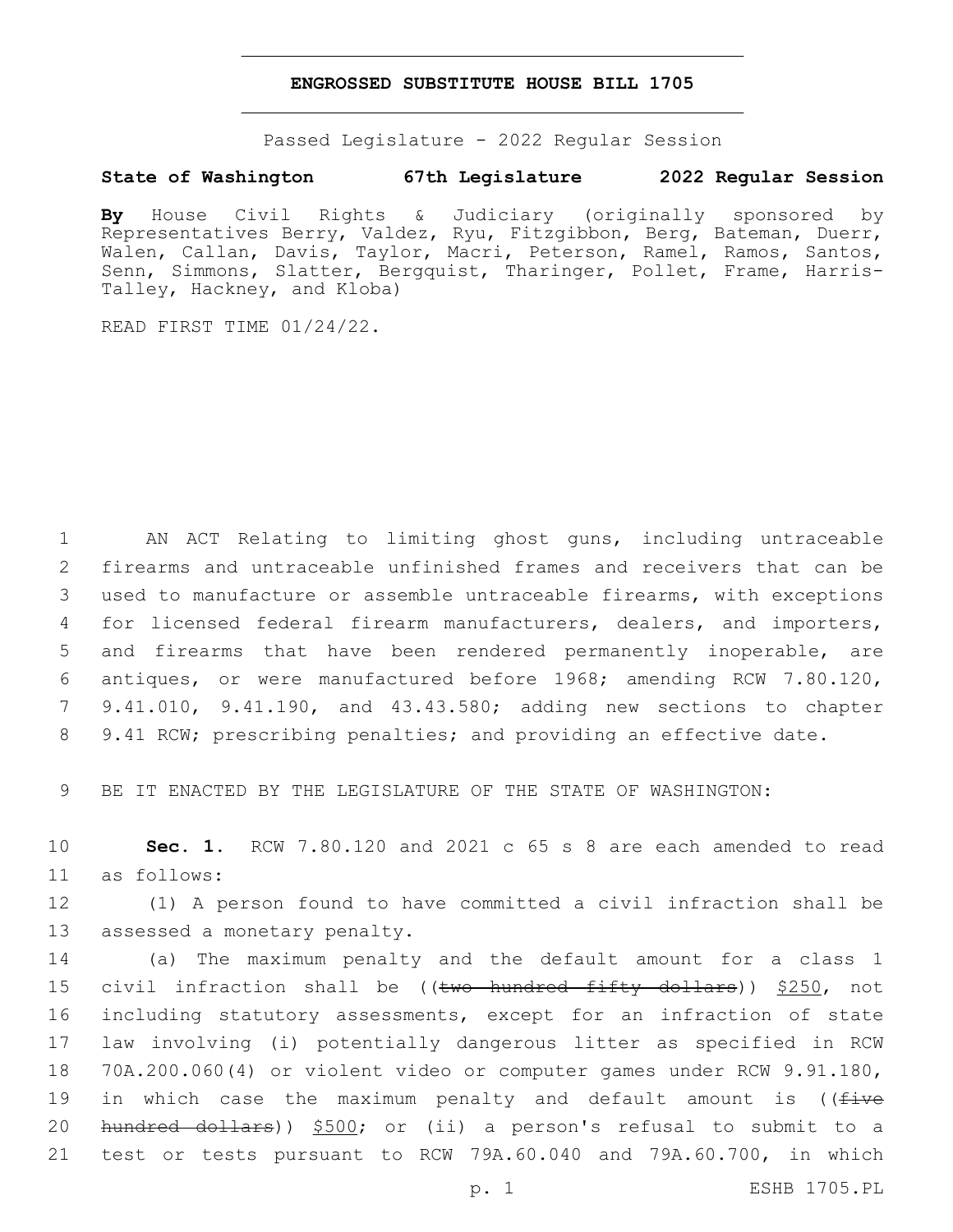1 case the maximum penalty and default amount is ((one thousand 2 dollars)) \$1,000; or (iii) the misrepresentation of service animals 3 under RCW 49.60.214, in which case the maximum penalty and default 4 amount is ((five hundred dollars)) \$500; or (iv) untraceable firearms 5 pursuant to section 4 of this act or unfinished frames or receivers 6 pursuant to section 5 of this act, in which case the maximum penalty 7 and default amount is \$500;

8 (b) The maximum penalty and the default amount for a class 2 9 civil infraction shall be ((one hundred twenty-five dollars)) \$125, 10 not including statutory assessments;

11 (c) The maximum penalty and the default amount for a class 3 12 civil infraction shall be  $((f\text{iffty} + f)$  dollars)) \$50, not including 13 statutory assessments; and

14 (d) The maximum penalty and the default amount for a class 4 15 civil infraction shall be (( $t$ wenty-five dollars))  $$25$ , not including 16 statutory assessments.

17 (2) The supreme court shall prescribe by rule the conditions 18 under which local courts may exercise discretion in assessing fines 19 for civil infractions.

 (3) Whenever a monetary penalty is imposed by a court under this chapter it is immediately payable. If the person is unable to pay at that time the court may grant an extension of the period in which the penalty may be paid. If the penalty is not paid on or before the time established for payment, the court may proceed to collect the penalty in the same manner as other civil judgments and may notify the 26 prosecuting authority of the failure to pay.

27 (4) The court may also order a person found to have committed a 28 civil infraction to make restitution.

29 **Sec. 2.** RCW 9.41.010 and 2021 c 215 s 93 are each amended to 30 read as follows:

31 Unless the context clearly requires otherwise, the definitions in 32 this section apply throughout this chapter.

 (1) "Antique firearm" means a firearm or replica of a firearm not designed or redesigned for using rim fire or conventional center fire ignition with fixed ammunition and manufactured in or before 1898, including any matchlock, flintlock, percussion cap, or similar type of ignition system and also any firearm using fixed ammunition manufactured in or before 1898, for which ammunition is no longer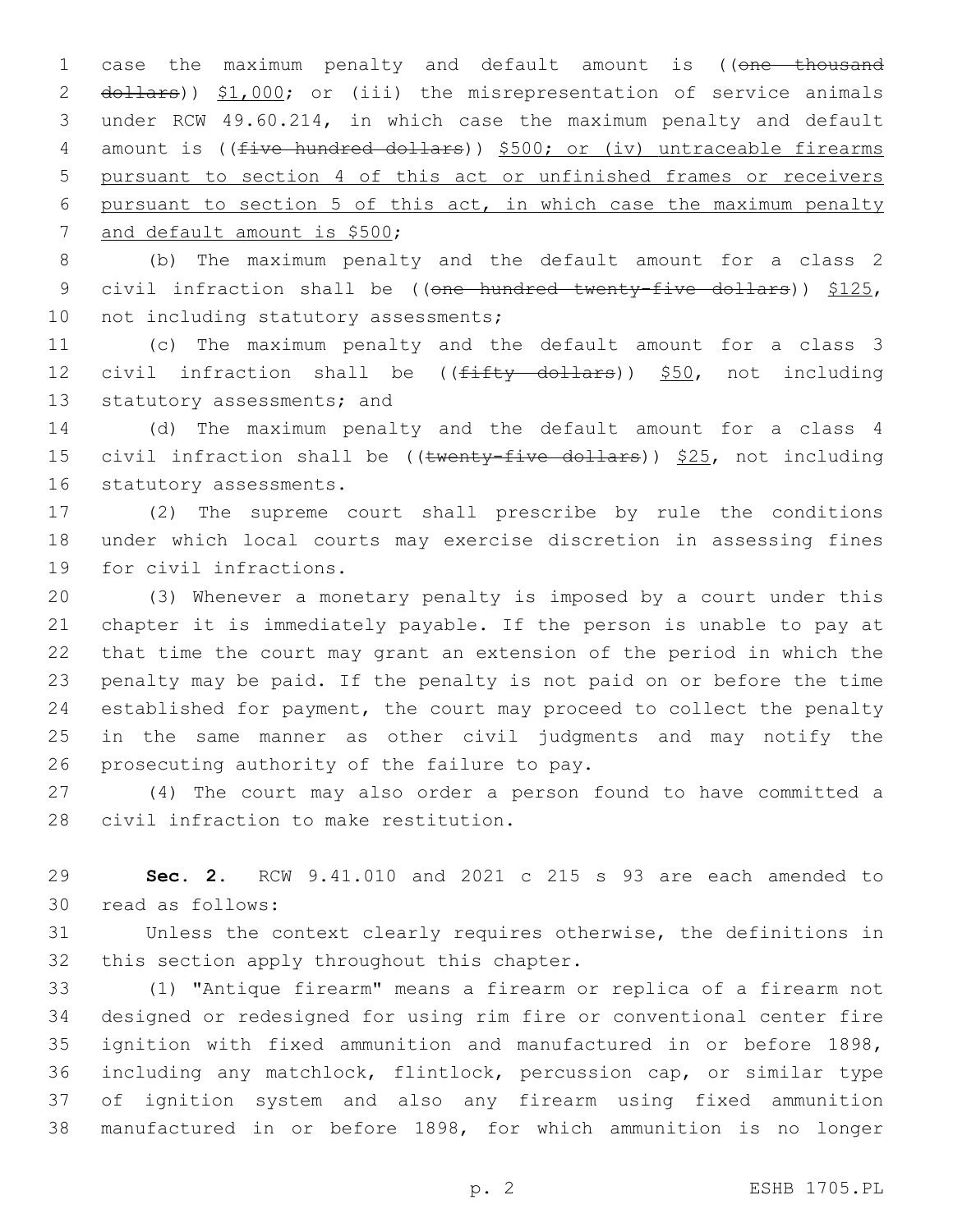manufactured in the United States and is not readily available in the 2 ordinary channels of commercial trade.

(2) "Assemble" means to fit together component parts.

 (3) "Barrel length" means the distance from the bolt face of a closed action down the length of the axis of the bore to the crown of the muzzle, or in the case of a barrel with attachments to the end of any legal device permanently attached to the end of the muzzle.

8 (( $(3)$ )) (4) "Bump-fire stock" means a butt stock designed to be attached to a semiautomatic firearm with the effect of increasing the rate of fire achievable with the semiautomatic firearm to that of a fully automatic firearm by using the energy from the recoil of the firearm to generate reciprocating action that facilitates repeated 13 activation of the trigger.

14  $((\langle 4 \rangle)(5)$  "Crime of violence" means:

 (a) Any of the following felonies, as now existing or hereafter amended: Any felony defined under any law as a class A felony or an attempt to commit a class A felony, criminal solicitation of or criminal conspiracy to commit a class A felony, manslaughter in the first degree, manslaughter in the second degree, indecent liberties if committed by forcible compulsion, kidnapping in the second degree, arson in the second degree, assault in the second degree, assault of a child in the second degree, extortion in the first degree, burglary in the second degree, residential burglary, and robbery in the second 24 degree;

 (b) Any conviction for a felony offense in effect at any time prior to June 6, 1996, which is comparable to a felony classified as a crime of violence in (a) of this subsection; and

 (c) Any federal or out-of-state conviction for an offense comparable to a felony classified as a crime of violence under (a) or 30 (b) of this subsection.

31  $((+5+))$   $(6)$  "Curio or relic" has the same meaning as provided in 27 C.F.R. Sec. 478.11.32

 $((+6))$   $(7)$  "Dealer" means a person engaged in the business of selling firearms at wholesale or retail who has, or is required to have, a federal firearms license under 18 U.S.C. Sec. 923(a). A person who does not have, and is not required to have, a federal firearms license under 18 U.S.C. Sec. 923(a), is not a dealer if that person makes only occasional sales, exchanges, or purchases of firearms for the enhancement of a personal collection or for a hobby, or sells all or part of his or her personal collection of firearms.

p. 3 ESHB 1705.PL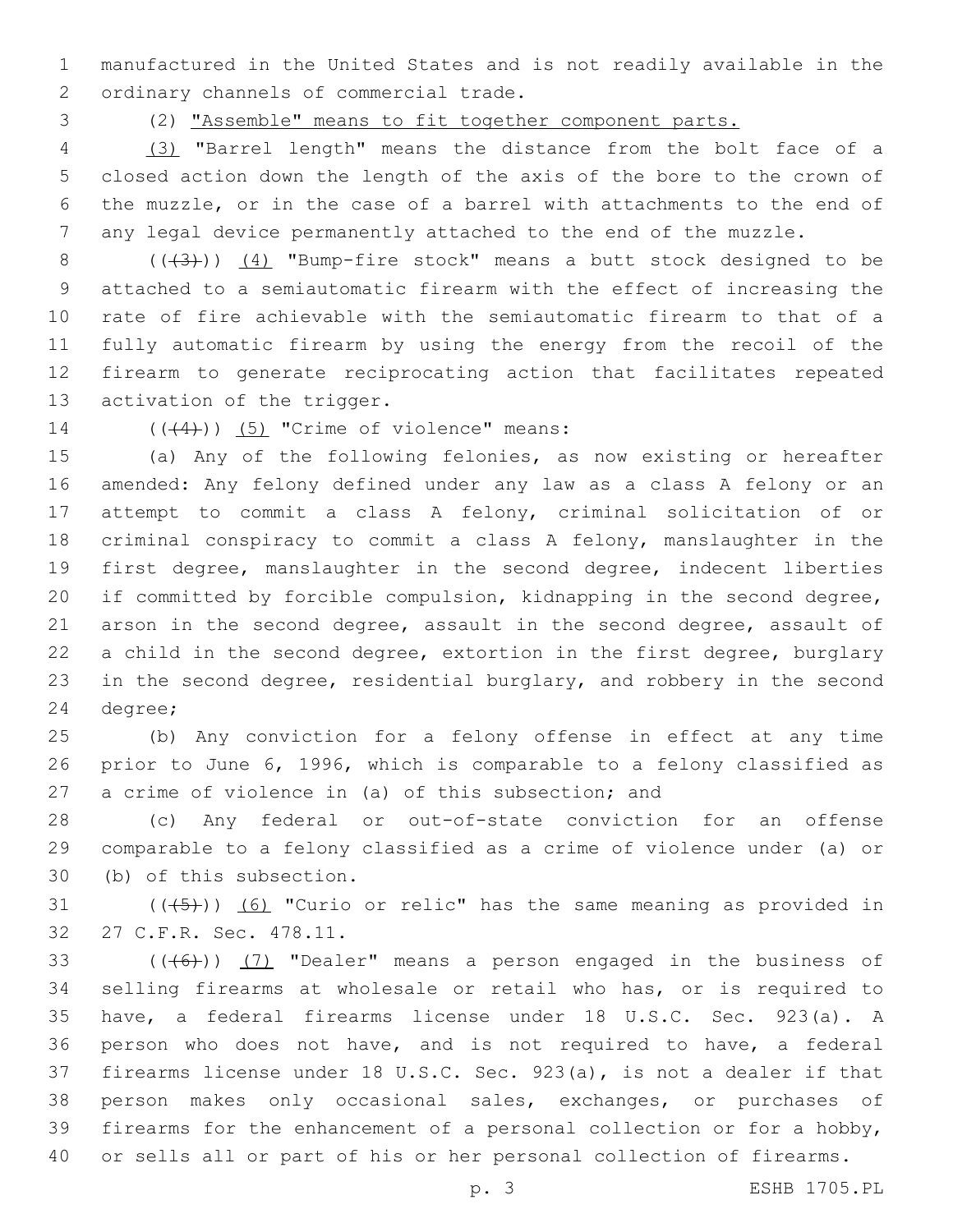1  $((+7)$ )  $(8)$  "Family or household member" has the same meaning as 2 in RCW 7.105.010.

3 (((8))) (9) "Federal firearms dealer" means a licensed dealer as 4 defined in 18 U.S.C. Sec. 921(a)(11).

5 (10) "Federal firearms importer" means a licensed importer as 6 defined in 18 U.S.C. Sec. 921(a)(9).

7 (11) "Federal firearms manufacturer" means a licensed 8 manufacturer as defined in 18 U.S.C. Sec. 921(a)(10).

9 (12) "Felony" means any felony offense under the laws of this 10 state or any federal or out-of-state offense comparable to a felony 11 offense under the laws of this state.

12 (((49))) (13) "Felony firearm offender" means a person who has previously been convicted or found not guilty by reason of insanity in this state of any felony firearm offense. A person is not a felony firearm offender under this chapter if any and all qualifying offenses have been the subject of an expungement, pardon, annulment, certificate, or rehabilitation, or other equivalent procedure based on a finding of the rehabilitation of the person convicted or a pardon, annulment, or other equivalent procedure based on a finding 20 of innocence.

 $(1)$   $(10)$ )  $(14)$  "Felony firearm offense" means:

22 (a) Any felony offense that is a violation of this chapter;

23 (b) A violation of RCW 9A.36.045;

24 (c) A violation of RCW 9A.56.300;

25 (d) A violation of RCW 9A.56.310;

26 (e) Any felony offense if the offender was armed with a firearm 27 in the commission of the offense.

28 (((11))) (15) "Firearm" means a weapon or device from which a projectile or projectiles may be fired by an explosive such as gunpowder. "Firearm" does not include a flare gun or other pyrotechnic visual distress signaling device, or a powder-actuated tool or other device designed solely to be used for construction 33 purposes.

 ( $(\overline{+12})$ )  $(16)$  (a) "Frame or receiver" means a part of a firearm 35 that, when the complete firearm is assembled, is visible from the exterior and provides housing or a structure designed to hold or integrate one or more fire control components, even if pins or other attachments are required to connect the fire control components. Any such part identified with a serial number shall be presumed, absent 40 an official determination by the bureau of alcohol, tobacco,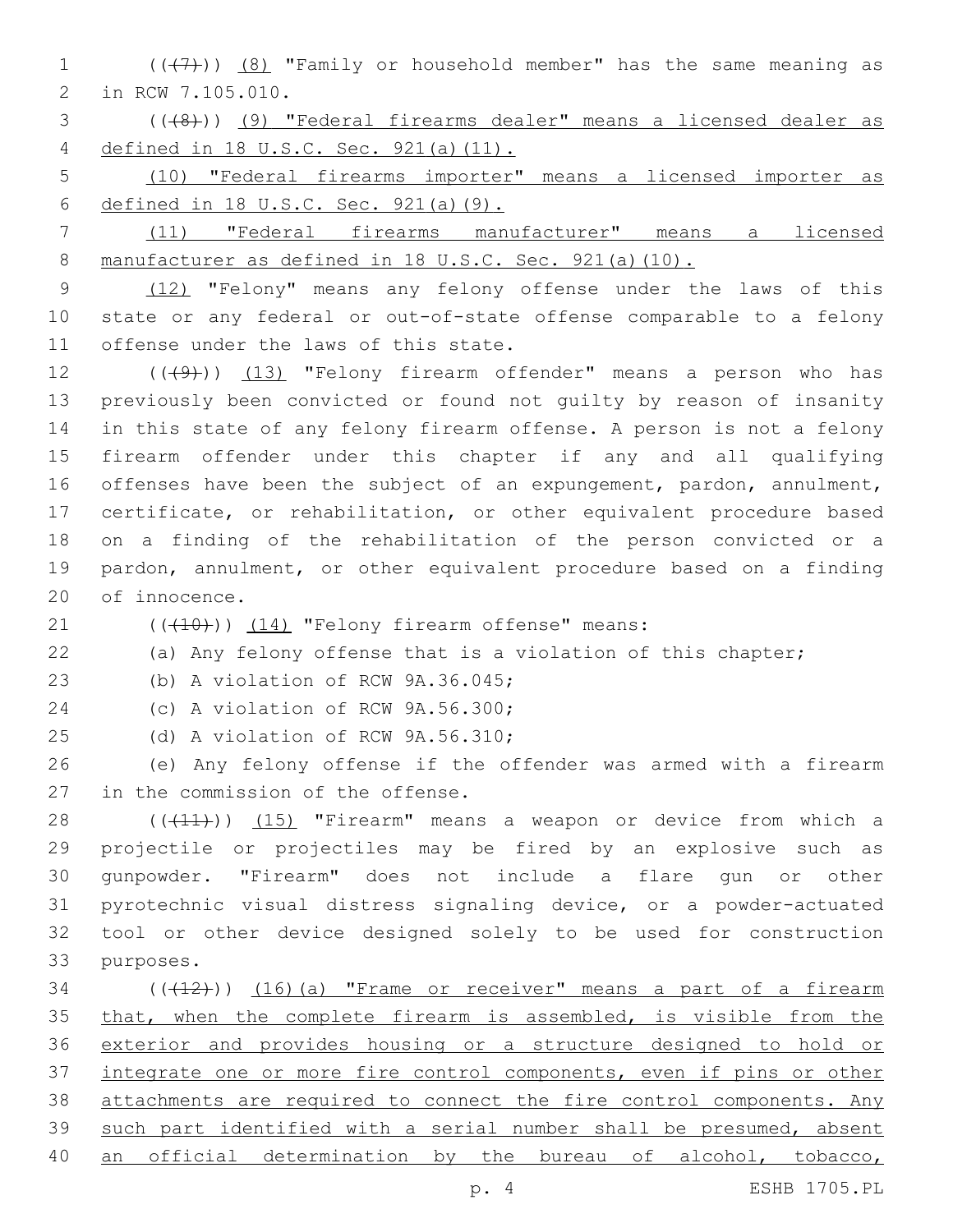1 firearms, and explosives or other reliable evidence to the contrary,

2 to be a frame or receiver.

 (b) For purposes of this subsection, "fire control component" means a component necessary for the firearm to initiate, complete, or continue the firing sequence, including any of the following: Hammer, bolt, bolt carrier, breechblock, cylinder, trigger mechanism, firing pin, striker, or slide rails.

8 (17) "Gun" has the same meaning as firearm.

9 (( $(13)$ )) (18) "Intimate partner" has the same meaning as provided 10 in RCW 7.105.010.

11 (( $(414)$ )) (19) "Law enforcement officer" includes a general authority Washington peace officer as defined in RCW 10.93.020, or a specially commissioned Washington peace officer as defined in RCW 10.93.020. "Law enforcement officer" also includes a limited authority Washington peace officer as defined in RCW 10.93.020 if such officer is duly authorized by his or her employer to carry a 17 concealed pistol.

18 (((15)) (20) "Lawful permanent resident" has the same meaning 19 afforded a person "lawfully admitted for permanent residence" in 8 20 U.S.C. Sec. 1101(a)(20).

 $(1)$   $(16)$ )  $(21)$  "Licensed collector" means a person who is 22 federally licensed under 18 U.S.C. Sec. 923(b).

23  $((+17))$   $(22)$  "Licensed dealer" means a person who is federally 24 licensed under 18 U.S.C. Sec. 923(a).

25 (((18))) (23) "Loaded" means:

26 (a) There is a cartridge in the chamber of the firearm;

27 (b) Cartridges are in a clip that is locked in place in the 28 firearm;

29 (c) There is a cartridge in the cylinder of the firearm, if the 30 firearm is a revolver;

31 (d) There is a cartridge in the tube or magazine that is inserted 32 in the action; or

33 (e) There is a ball in the barrel and the firearm is capped or 34 primed if the firearm is a muzzle loader.

 ( $(\overline{+19})$ )  $(24)$  "Machine gun" means any firearm known as a machine gun, mechanical rifle, submachine gun, or any other mechanism or instrument not requiring that the trigger be pressed for each shot and having a reservoir clip, disc, drum, belt, or other separable mechanical device for storing, carrying, or supplying ammunition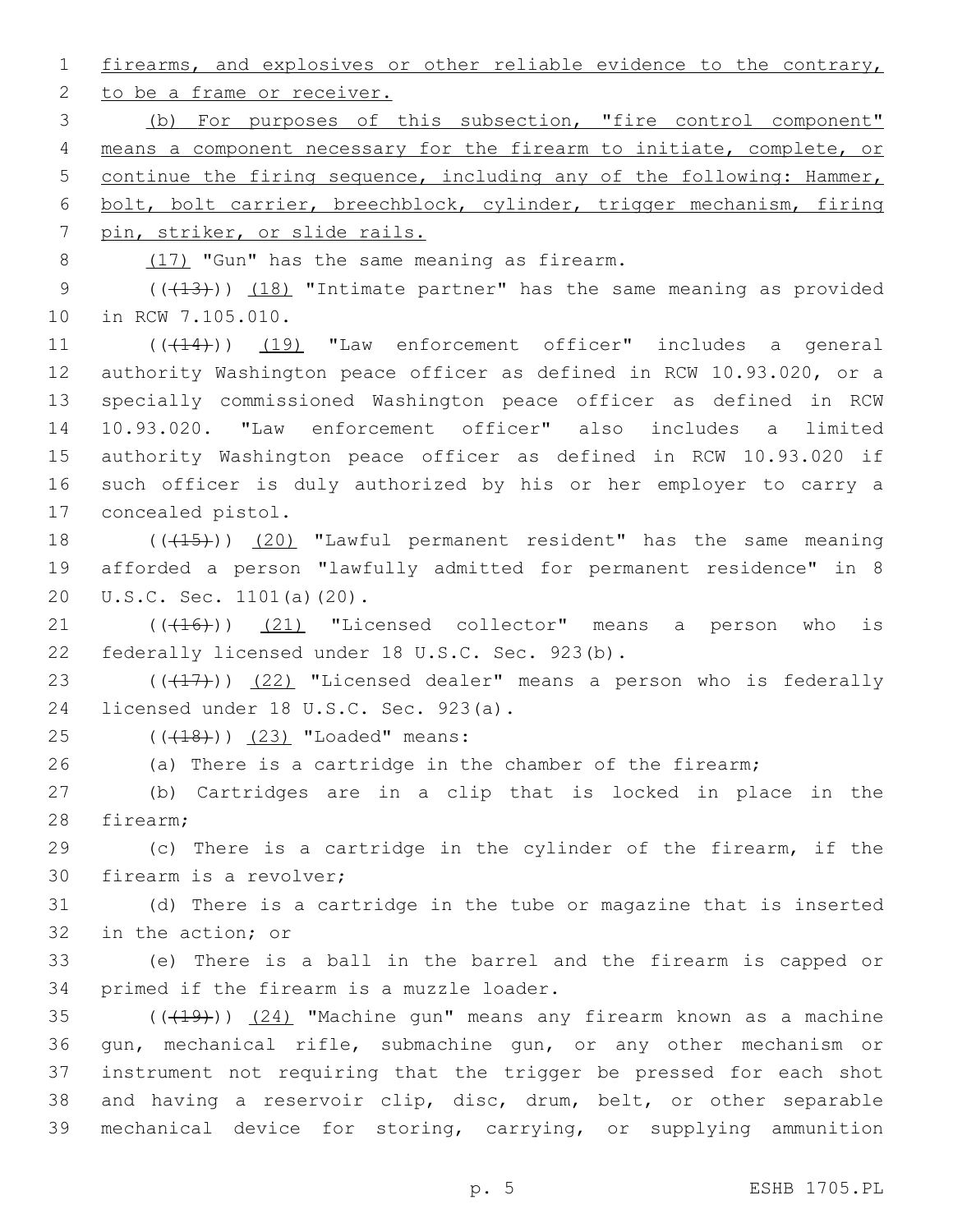1 which can be loaded into the firearm, mechanism, or instrument, and 2 fired therefrom at the rate of five or more shots per second.

3 (((20))) (25) "Manufacture" means, with respect to a firearm, the 4 fabrication, making, formation, production, or construction of a 5 firearm, by manual labor or by machinery.

6  $((+21))$   $(26)$  "Nonimmigrant alien" means a person defined as such 7 in 8 U.S.C. Sec. 1101(a)(15).

 $8$   $((22))$   $(27)$  "Person" means any individual, corporation, 9 company, association, firm, partnership, club, organization, society, 10 joint stock company, or other legal entity.

11  $((+23))$   $(28)$  "Pistol" means any firearm with a barrel less than 12 sixteen inches in length, or is designed to be held and fired by the 13 use of a single hand.

14 (((24))) (29) "Rifle" means a weapon designed or redesigned, made 15 or remade, and intended to be fired from the shoulder and designed or 16 redesigned, made or remade, and intended to use the energy of the 17 explosive in a fixed metallic cartridge to fire only a single 18 projectile through a rifled bore for each single pull of the trigger.

19  $((+25))$   $(30)$  "Sale" and "sell" mean the actual approval of the 20 delivery of a firearm in consideration of payment or promise of 21 payment.

 $(426)$ ) (31) "Secure gun storage" means:

23 (a) A locked box, gun safe, or other secure locked storage space 24 that is designed to prevent unauthorized use or discharge of a 25 firearm; and

26 (b) The act of keeping an unloaded firearm stored by such means.

 $(1)(\frac{27}{27})$  (32)(a) "Semiautomatic assault rifle" means any rifle which utilizes a portion of the energy of a firing cartridge to extract the fired cartridge case and chamber the next round, and which requires a separate pull of the trigger to fire each cartridge.

 (b) "Semiautomatic assault rifle" does not include antique firearms, any firearm that has been made permanently inoperable, or any firearm that is manually operated by bolt, pump, lever, or slide 34 action.

35 (( $(28)$ )) (33) "Serious offense" means any of the following 36 felonies or a felony attempt to commit any of the following felonies, 37 as now existing or hereafter amended:

38 (a) Any crime of violence;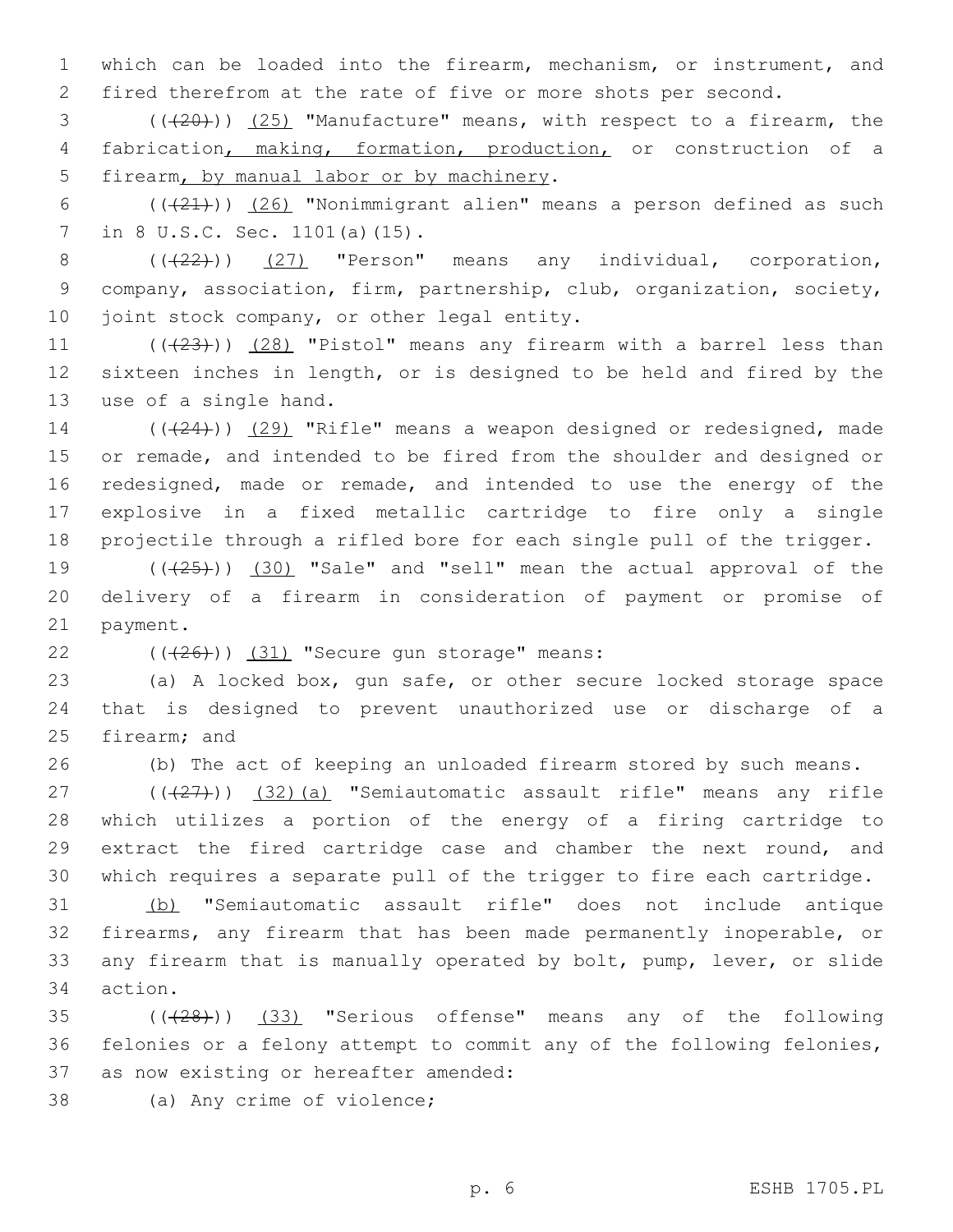(b) Any felony violation of the uniform controlled substances act, chapter 69.50 RCW, that is classified as a class B felony or that has a maximum term of imprisonment of at least ten years;

- (c) Child molestation in the second degree;4
- (d) Incest when committed against a child under age fourteen;
- (e) Indecent liberties;6
- 7 (f) Leading organized crime;
- 8 (g) Promoting prostitution in the first degree;
- 9 (h) Rape in the third degree;
- 10 (i) Drive-by shooting;
- 11 (j) Sexual exploitation;

 (k) Vehicular assault, when caused by the operation or driving of a vehicle by a person while under the influence of intoxicating liquor or any drug or by the operation or driving of a vehicle in a 15 reckless manner;

 (l) Vehicular homicide, when proximately caused by the driving of any vehicle by any person while under the influence of intoxicating liquor or any drug as defined by RCW 46.61.502, or by the operation 19 of any vehicle in a reckless manner;

 (m) Any other class B felony offense with a finding of sexual motivation, as "sexual motivation" is defined under RCW 9.94A.030;

 (n) Any other felony with a deadly weapon verdict under RCW 23 9.94A.825;

 (o) Any felony offense in effect at any time prior to June 6, 1996, that is comparable to a serious offense, or any federal or out- of-state conviction for an offense that under the laws of this state would be a felony classified as a serious offense; or

28 (p) Any felony conviction under RCW 9.41.115.

 (((29))) (34) "Short-barreled rifle" means a rifle having one or more barrels less than sixteen inches in length and any weapon made from a rifle by any means of modification if such modified weapon has 32 an overall length of less than twenty-six inches.

33 (((430))) (35) "Short-barreled shotgun" means a shotgun having one or more barrels less than eighteen inches in length and any weapon made from a shotgun by any means of modification if such modified weapon has an overall length of less than twenty-six inches.

 $(1,37)$  ( $(1,31)$ ) (36) "Shotgun" means a weapon with one or more barrels, designed or redesigned, made or remade, and intended to be fired from the shoulder and designed or redesigned, made or remade, and intended to use the energy of the explosive in a fixed shotgun shell to fire

p. 7 ESHB 1705.PL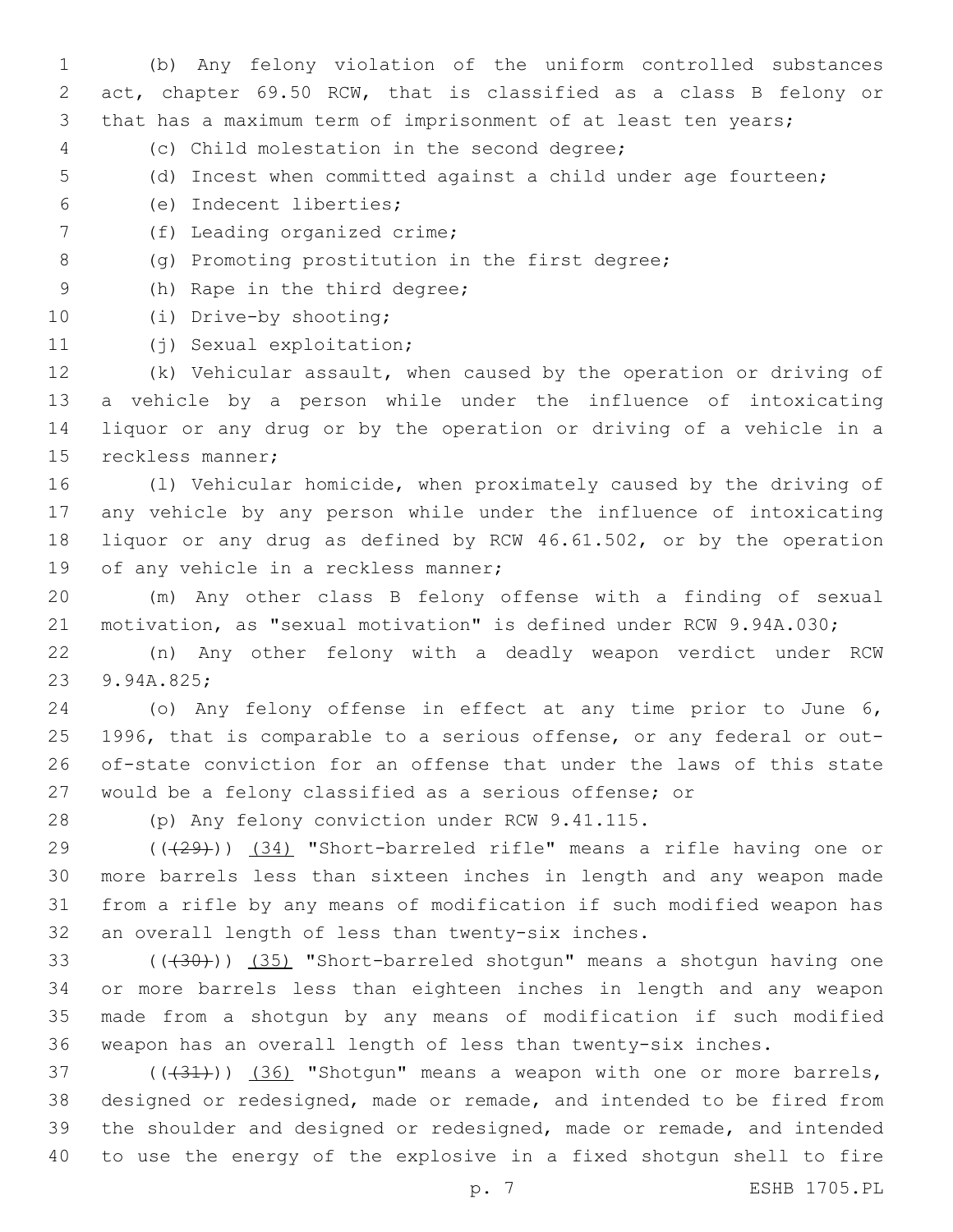1 through a smooth bore either a number of ball shot or a single 2 projectile for each single pull of the trigger.

3 (( $(32)$ )) (37) "Transfer" means the intended delivery of a firearm to another person without consideration of payment or promise of payment including, but not limited to, gifts and loans. "Transfer" does not include the delivery of a firearm owned or leased by an entity licensed or qualified to do business in the state of Washington to, or return of such a firearm by, any of that entity's employees or agents, defined to include volunteers participating in an honor guard, for lawful purposes in the ordinary course of 11 business.

12 (( $(33)$ )) (38) "Undetectable firearm" means any firearm that is 13 not as detectable as 3.7 ounces of 17-4 PH stainless steel by walk-14 through metal detectors or magnetometers commonly used at airports or 15 any firearm where the barrel, the slide or cylinder, or the frame or 16 receiver of the firearm would not generate an image that accurately 17 depicts the shape of the part when examined by the types of X-ray 18 machines commonly used at airports.

19 (( $(34)$ )) (39)(a) "Unfinished frame or receiver" means a frame or 20 receiver that is partially complete, disassembled, or inoperable, 21 that: (i) Has reached a stage in manufacture where it may readily be 22 completed, assembled, converted, or restored to a functional state; 23 or (ii) is marketed or sold to the public to become or be used as the 24 frame or receiver of a functional firearm once finished or completed, 25 including without limitation products marketed or sold to the public 26 as an 80 percent frame or receiver or unfinished frame or receiver.

27 (b) For purposes of this subsection:

28 (i) "Readily" means a process that is fairly or reasonably 29 efficient, quick, and easy, but not necessarily the most efficient, 30 speedy, or easy process. Factors relevant in making this 31 determination, with no single one controlling, include the following: 32 (A) Time, i.e., how long it takes to finish the process; (B) ease, 33 i.e., how difficult it is to do so; (C) expertise, i.e., what 34 knowledge and skills are required; (D) equipment, i.e., what tools 35 are required; (E) availability, i.e., whether additional parts are 36 required, and how easily they can be obtained; (F) expense, i.e., how 37 much it costs; (G) scope, i.e., the extent to which the subject of 38 the process must be changed to finish it; and (H) feasibility, i.e., 39 whether the process would damage or destroy the subject of the 40 process, or cause it to malfunction.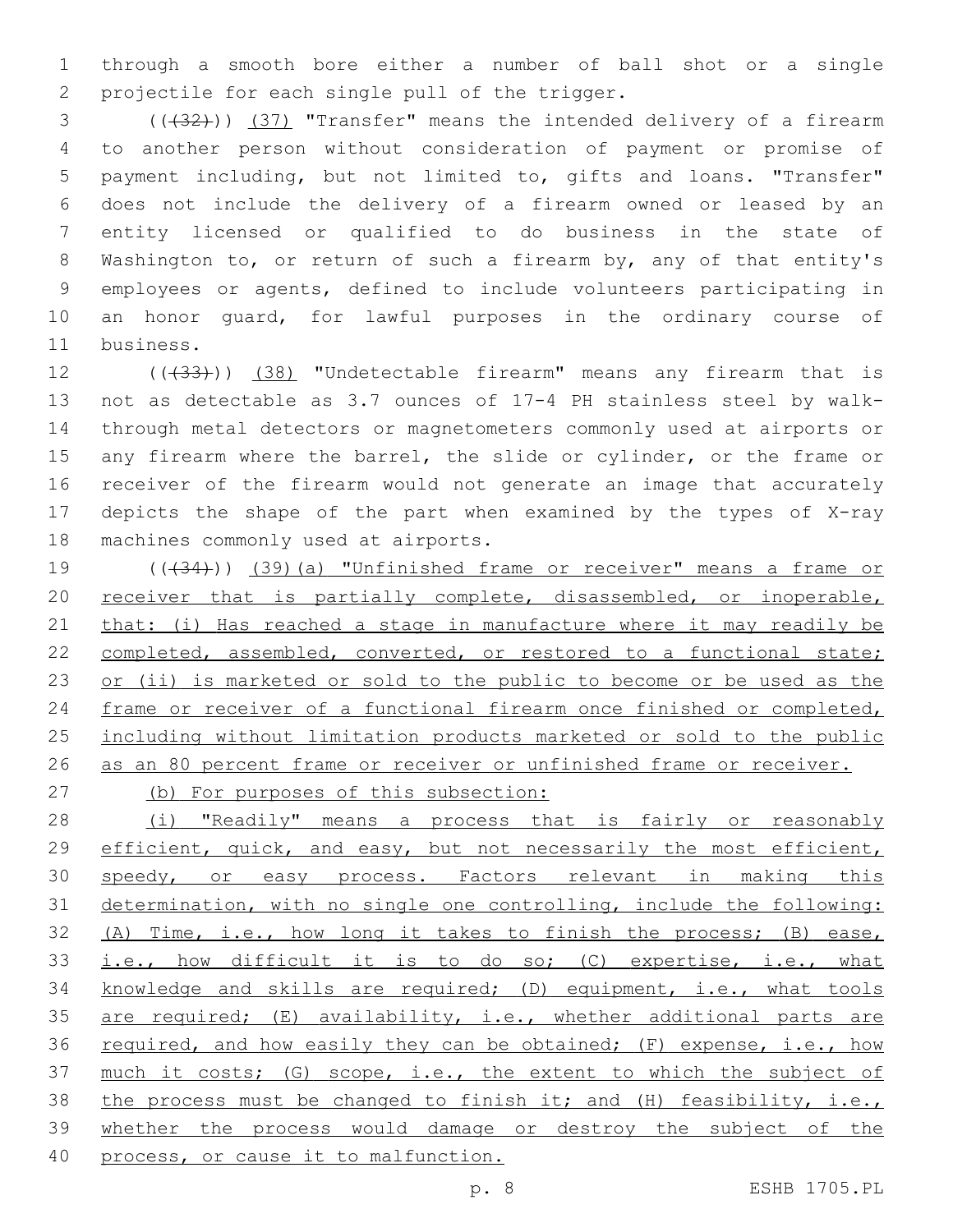(ii) "Partially complete," as it modifies frame or receiver, means a forging, casting, printing, extrusion, machined body, or similar article that has reached a stage in manufacture where it is clearly identifiable as an unfinished component part of a firearm.

 (40) "Unlicensed person" means any person who is not a licensed 6 dealer under this chapter.

 (((35))) (41) "Untraceable firearm" means any firearm manufactured after July 1, 2019, that is not an antique firearm and that cannot be traced by law enforcement by means of a serial number 10 affixed to the firearm by a ((federally licensed manufacturer or 11 importer)) federal firearms manufacturer, federal firearms importer, or federal firearms dealer in compliance with all federal laws and 13 regulations.

 **Sec. 3.** RCW 9.41.190 and 2019 c 243 s 3 are each amended to read 15 as follows:

 (1) Except as otherwise provided in this section, it is unlawful 17 for any person to:

 (a) Manufacture, own, buy, sell, loan, furnish, transport, or have in possession or under control, any machine gun, bump-fire stock, undetectable firearm, short-barreled shotgun, or short-21 barreled rifle:

 (b) Manufacture, own, buy, sell, loan, furnish, transport, or have in possession or under control, any part designed and intended solely and exclusively for use in a machine gun, bump-fire stock, undetectable firearm, short-barreled shotgun, or short-barreled rifle, or in converting a weapon into a machine gun, short-barreled 27 shotgun, or short-barreled rifle;

 (c) Assemble or repair any machine gun, bump-fire stock, undetectable firearm, short-barreled shotgun, or short-barreled 30 rifle; or

 (d) Manufacture, cause to be manufactured, assemble, or cause to 32 be assembled, an untraceable firearm with the intent to sell the 33 untraceable firearm.

 (2) It is not unlawful for a person to manufacture, own, buy, sell, loan, furnish, transport, assemble, or repair, or have in possession or under control, a short-barreled rifle, or any part designed or intended solely and exclusively for use in a short- barreled rifle or in converting a weapon into a short-barreled rifle, if the person is in compliance with applicable federal law.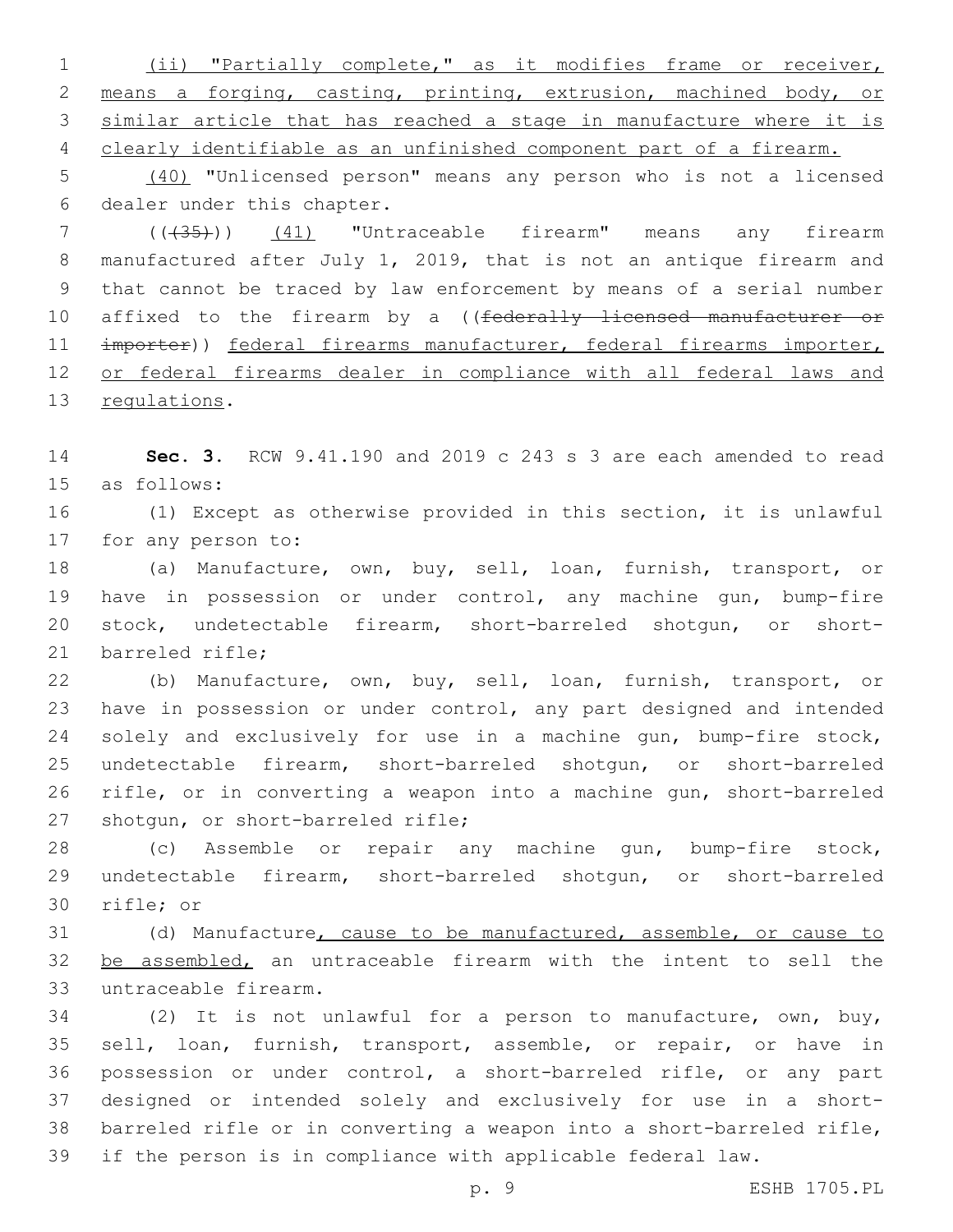(3) Subsection (1) of this section shall not apply to:

 (a) Any peace officer in the discharge of official duty or traveling to or from official duty, or to any officer or member of the armed forces of the United States or the state of Washington in the discharge of official duty or traveling to or from official duty; or6

 (b) A person, including an employee of such person if the employee has undergone fingerprinting and a background check, who or which is exempt from or licensed under federal law, and engaged in 10 the production, manufacture, repair, or testing of machine guns, bump-fire stocks, short-barreled shotguns, or short-barreled rifles:

 (i) To be used or purchased by the armed forces of the United 13 States;

 (ii) To be used or purchased by federal, state, county, or 15 municipal law enforcement agencies; or

 (iii) For exportation in compliance with all applicable federal 17 laws and regulations.

 (4) It shall be an affirmative defense to a prosecution brought under this section that the machine gun or short-barreled shotgun was acquired prior to July 1, 1994, and is possessed in compliance with 21 federal law.

 (5) Any person violating this section is guilty of a class C 23 felony.

 NEW SECTION. **Sec. 4.** A new section is added to chapter 9.41 RCW 25 to read as follows:

 (1) No person may manufacture, cause to be manufactured, assemble, or cause to be assembled an untraceable firearm.

 (2) After March 10, 2023, no person may knowingly or recklessly possess, transport, or receive an untraceable firearm, unless the party possessing, transporting, or receiving the untraceable firearm is a law enforcement agency or a federal firearms importer, federal firearms manufacturer, or federal firearms dealer.

 (3) No person may sell, offer to sell, transfer, or purchase an untraceable firearm.34

 (4) Subsections (2) and (3) of this section do not apply to any 36 firearm that:

37 (a) Has been rendered permanently inoperable;

 (b) Is an antique firearm, as defined in 18 U.S.C. Sec. 39  $921(a)(16)$ ;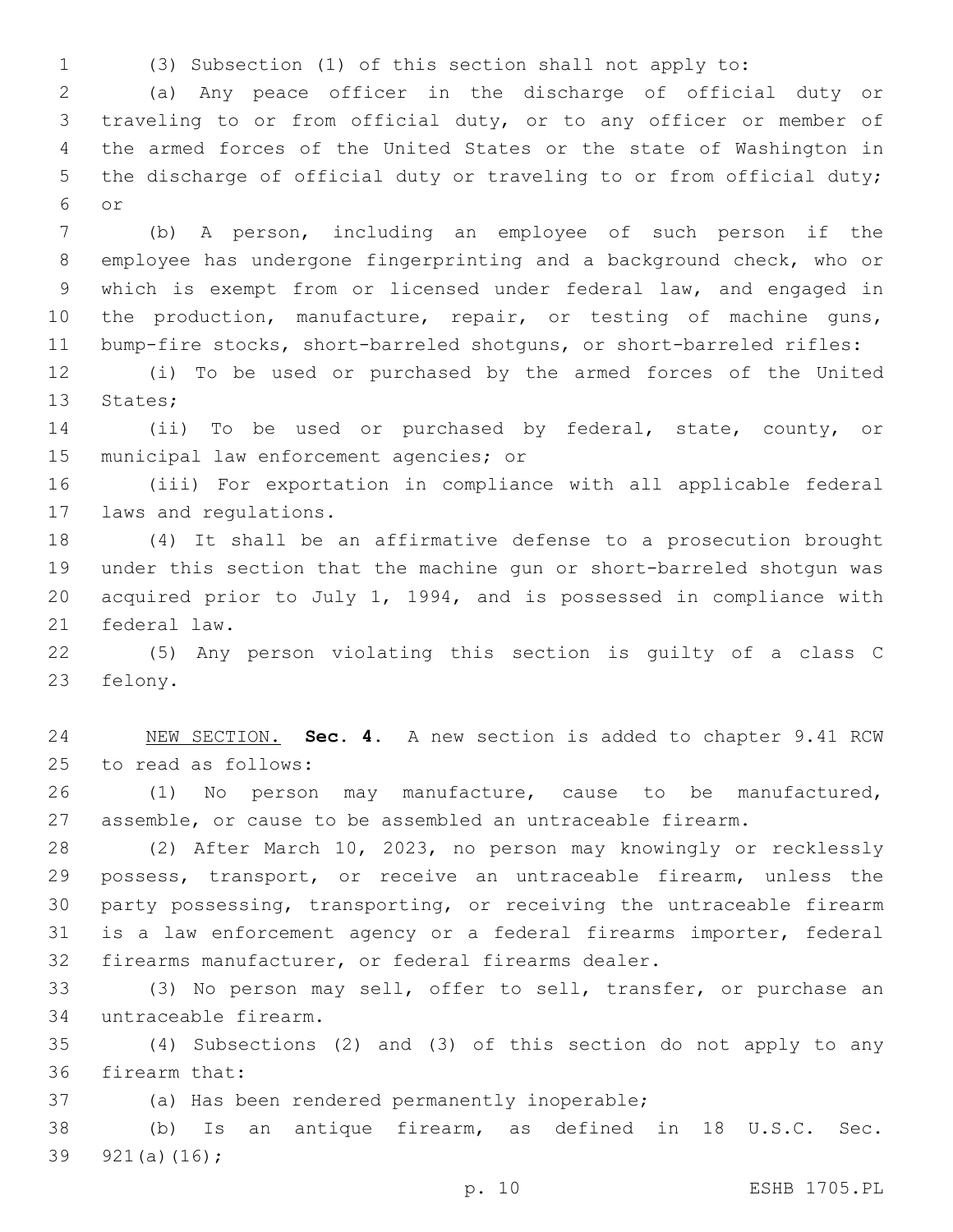(c) Was manufactured before 1968; or1

 (d) Has been imprinted by a federal firearms dealer or other federal licensee authorized to provide marking services as provided 4 for in section 6 of this act.

 (5)(a) Any person who violates this section commits a civil infraction and shall be assessed a monetary penalty of \$500.

 (b) If a person previously has been found to have violated this section, then the person is guilty of a misdemeanor punishable under chapter 9A.20 RCW for each subsequent violation of this section.

 (c) If a person previously has been found to have violated this section two or more times, then the person is guilty of a gross misdemeanor punishable under chapter 9A.20 RCW for each subsequent 13 violation of this section.

 (d) If a person violates this section by manufacturing, causing to be manufactured, assembling, causing to be assembled, possessing, transporting, receiving, selling, offering to sell, transferring, or purchasing three or more untraceable firearms at a time, then the person is guilty of a gross misdemeanor punishable under chapter 19 9A.20 RCW for each violation of this section.

 (e) A person commits a separate violation of this section for each and every firearm to which this section applies.

 NEW SECTION. **Sec. 5.** A new section is added to chapter 9.41 RCW 23 to read as follows:

 (1) After March 10, 2023, no person may knowingly or recklessly possess, transport, or receive an unfinished frame or receiver, unless: (a) The party possessing, transporting, or receiving the unfinished frame or receiver is a law enforcement agency or a federal firearms importer, federal firearms manufacturer, or federal firearms dealer; or (b) the unfinished frame or receiver has been imprinted with a serial number issued by a federal firearms importer, federal firearms manufacturer, or federal firearms dealer.

 (2) No person may sell, offer to sell, transfer, or purchase an unfinished frame or receiver, unless: (a) The party purchasing the unfinished frame or receiver is a federal firearms importer, federal firearms manufacturer, or federal firearms dealer; or (b) the unfinished frame or receiver has been imprinted with a serial number issued by a federal firearms importer, federal firearms manufacturer, 38 or federal firearms dealer.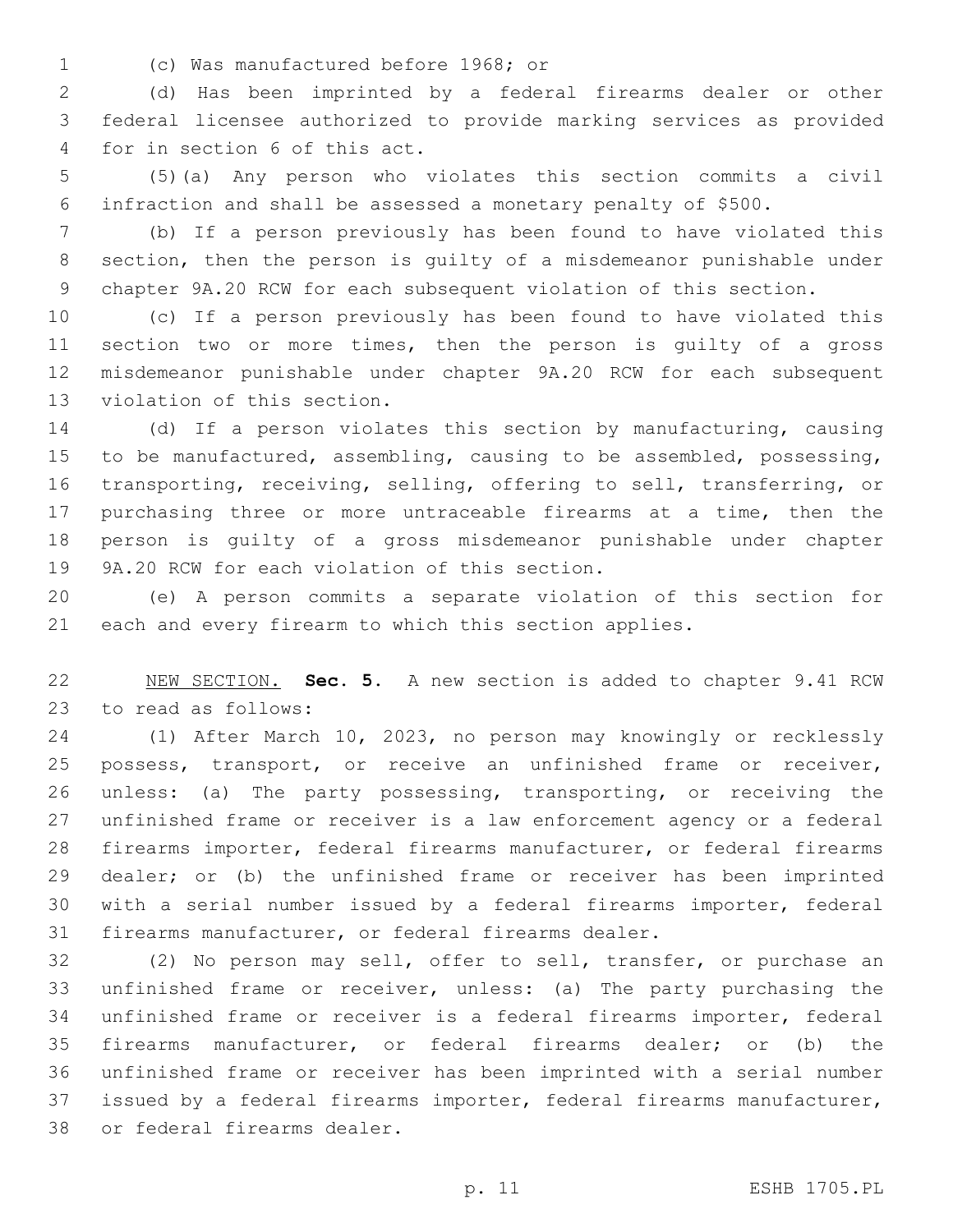(3) Subsection (1) of this section does not apply to any unfinished frame or receiver that has been imprinted by a federal firearms dealer or other federal licensee authorized to provide marking services as provided for in section 6 of this act.

 (4)(a) Any person who violates this section commits a civil infraction and shall be assessed a monetary penalty of \$500.

 (b) If a person previously has been found to have violated this section, then the person is guilty of a misdemeanor punishable under chapter 9A.20 RCW for each subsequent violation of this section.

 (c) If a person previously has been found to have violated this section two or more times, then the person is guilty of a gross misdemeanor punishable under chapter 9A.20 RCW for each subsequent 13 violation of this section.

 (d) If a person violates this section by possessing, transporting, receiving, selling, offering to sell, transferring, or purchasing three or more unfinished frames or receivers at a time, then the person is guilty of a gross misdemeanor punishable under chapter 9A.20 RCW for each violation of this section.

 (e) A person commits a separate violation of this section for each and every unfinished frame or receiver to which this section 21 applies.

 NEW SECTION. **Sec. 6.** A new section is added to chapter 9.41 RCW 23 to read as follows:

 (1) A federal firearms dealer or other federal licensee authorized to provide marking services for firearms may imprint a firearm or unfinished frame or receiver with a serial number.

 (2) The firearm or unfinished frame or receiver shall be imprinted with the licensee's abbreviated federal firearms license number as a prefix (which is the first three and last five digits) followed by a hyphen, and then followed by a number as a suffix, e.g., "12345678-(number)." The serial number must be placed in a manner that accords with the requirements under federal law for affixing serial numbers to firearms, including the requirements that the serial number be at the minimum size and depth, and not susceptible to being readily obliterated, altered, or removed.

 (3) The serial number must not duplicate any serial numbers placed by the federal firearms dealer or other federal licensee on any other firearm or unfinished frame or receiver.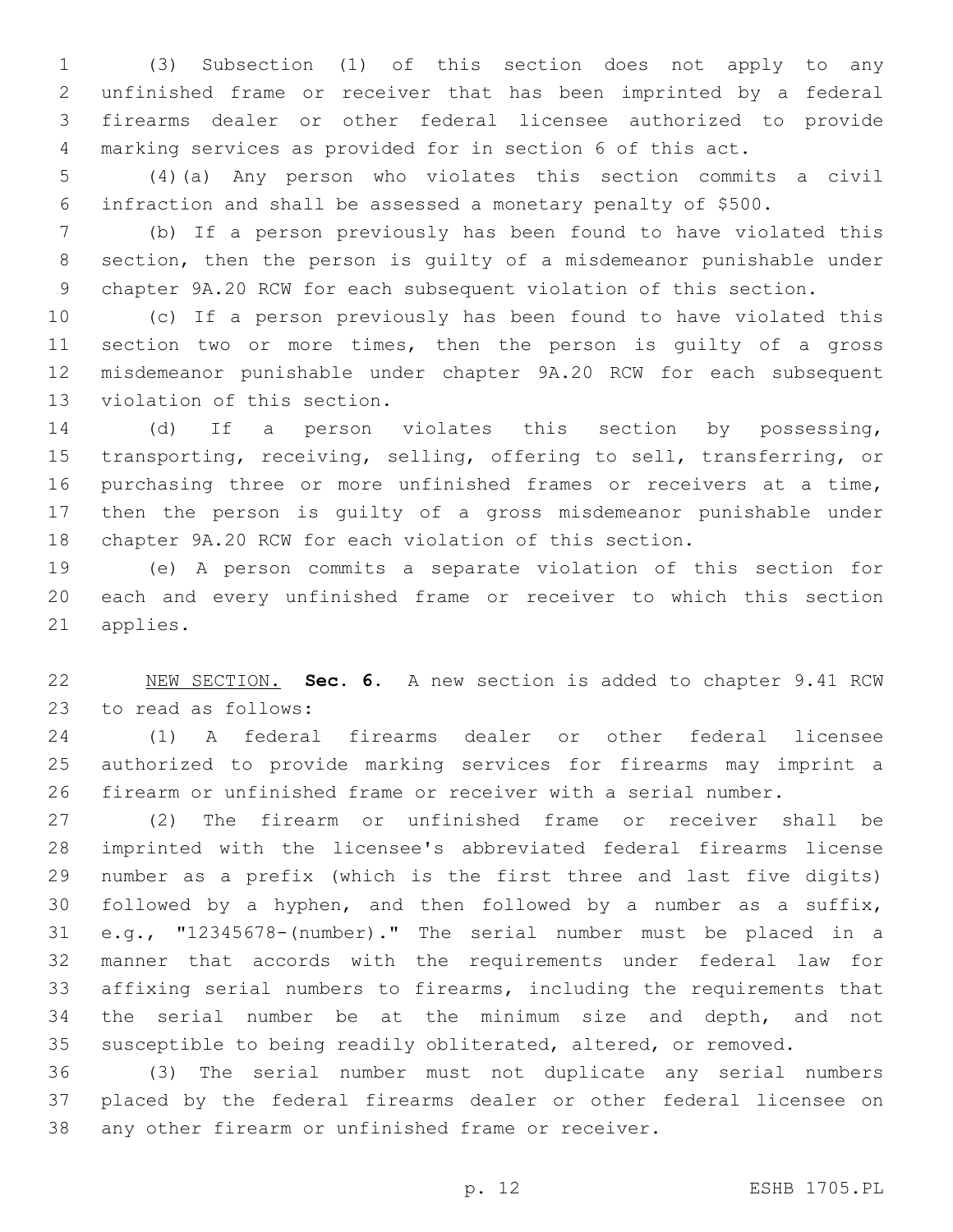(4) Whenever a federal firearms dealer or other federal licensee imprints a firearm or unfinished frame or receiver with a serial number, the licensee shall retain records that accord with the requirements under federal law in the case of the sale of a firearm.

 **Sec. 7.** RCW 43.43.580 and 2020 c 28 s 1 are each amended to read as follows:6

 (1) The Washington state patrol shall establish a firearms background check unit to serve as a centralized single point of contact for dealers to conduct background checks for firearms sales or transfers required under chapter 9.41 RCW and the federal Brady handgun violence prevention act (18 U.S.C. Sec. 921 et seq.). The Washington state patrol shall establish an automated firearms background check system to conduct background checks on applicants for the purchase or transfer of a firearm. The system must include 15 the following characteristics:

 (a) Allow a dealer to contact the Washington state patrol through a web portal or other electronic means and by telephone to request a background check of an applicant for the purchase or transfer of a 19 firearm:

 (b) Provide a dealer with a notification that a firearm purchase 21 or transfer application has been received;

(c) Assign a unique identifier to the background check inquiry;

 (d) Provide an automated response to the dealer indicating 24 whether the transfer may proceed or is denied, or that the check is indeterminate and will require further investigation;

 (e) Include measures to ensure data integrity and the confidentiality and security of all records and data transmitted and 28 received by the system; and

 (f) Include a performance metrics tracking system to evaluate the 30 performance of the background check system.

 (2) Upon receipt of a request from a dealer for a background check in connection with the sale or transfer of a firearm, the 33 Washington state patrol shall:

 (a) Provide the dealer with a notification that a firearm 35 transfer application has been received;

 (b) Conduct a check of the national instant criminal background check system and the following additional records systems to determine whether the transferee is prohibited from possessing a firearm under state or federal law: (i) The Washington crime

p. 13 ESHB 1705.PL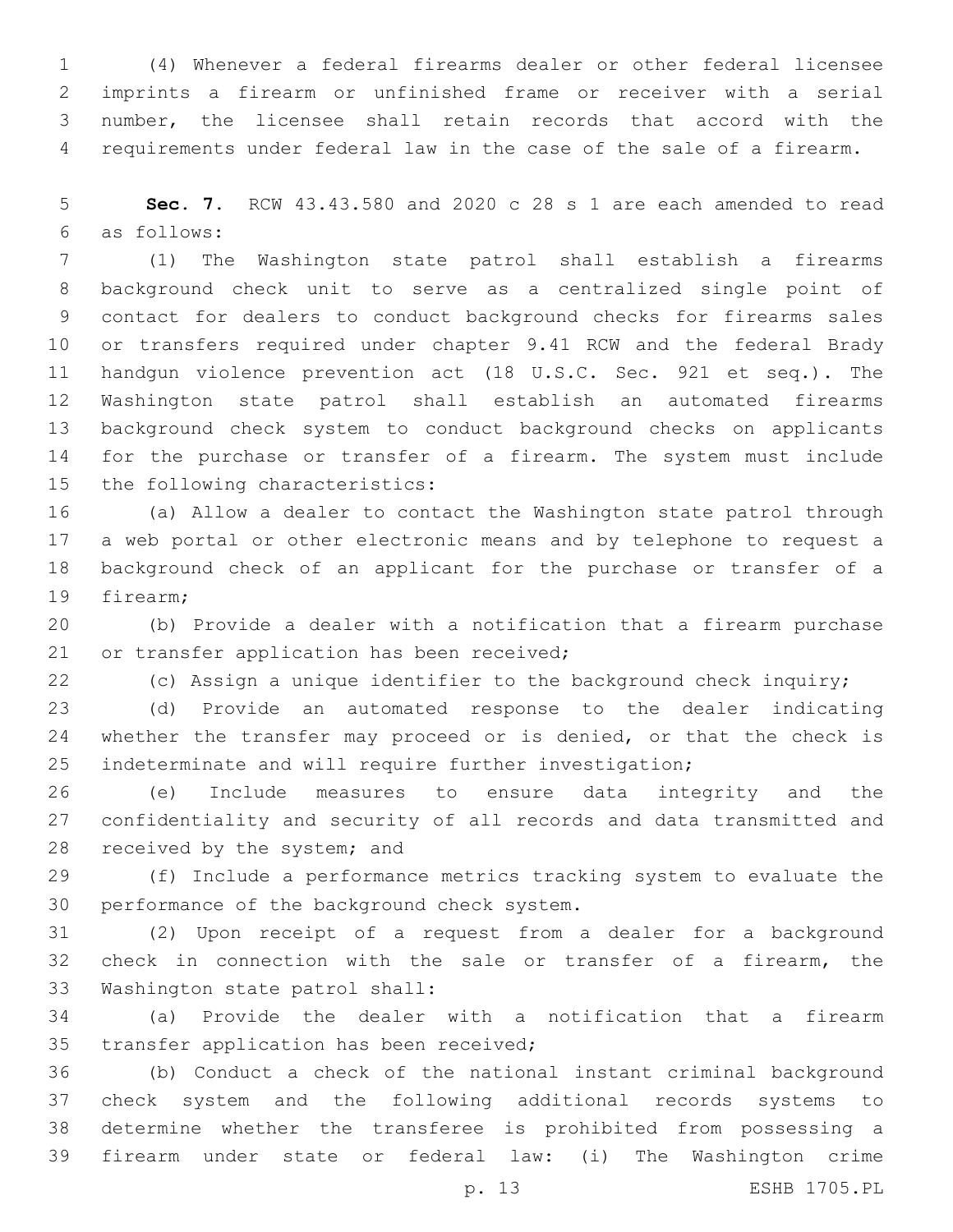information center and Washington state identification system; (ii) the health care authority electronic database; (iii) the federal bureau of investigation national data exchange database and any available repository of statewide local law enforcement record management systems information; (iv) the administrative office of the courts case management system; and (v) other databases or resources 7 as appropriate;

 (c) Perform an equivalency analysis on criminal charges in foreign jurisdictions to determine if the applicant has been convicted as defined in RCW 9.41.040(3) and if the offense is 11 equivalent to a Washington felony as defined in RCW 9.41.010(((48)));

 (d) Notify the dealer without delay that the records indicate the individual is prohibited from possessing a firearm and the transfer is denied or that the individual is approved to complete the transfer. If the results of the background check are indeterminate, the Washington state patrol shall notify the dealer of the delay and 17 conduct necessary research and investigation to resolve the inquiry; 18 and

(e) Provide the dealer with a unique identifier for the inquiry.

 (3) The Washington state patrol may hold the delivery of a firearm to an applicant under the circumstances provided in RCW 22 9.41.090 (4) and (5).

 (4)(a) The Washington state patrol shall require a dealer to charge each firearm purchaser or transferee a fee for performing background checks in connection with firearms transfers. The fee must be set at an amount necessary to cover the annual costs of operating and maintaining the firearm background check system but shall not exceed eighteen dollars. The Washington state patrol shall transmit the fees collected to the state treasurer for deposit in the state firearms background check system account created in RCW 43.43.590. It is the intent of the legislature that once the state firearm background check system is established, the fee established in this section will replace the fee required in RCW 9.41.090(7).

 (b) The background check fee required under this subsection does not apply to any background check conducted in connection with a pawnbroker's receipt of a pawned firearm or the redemption of a 37 pawned firearm.

 (5) The Washington state patrol shall establish a procedure for a person who has been denied a firearms transfer as the result of a background check to appeal the denial to the Washington state patrol